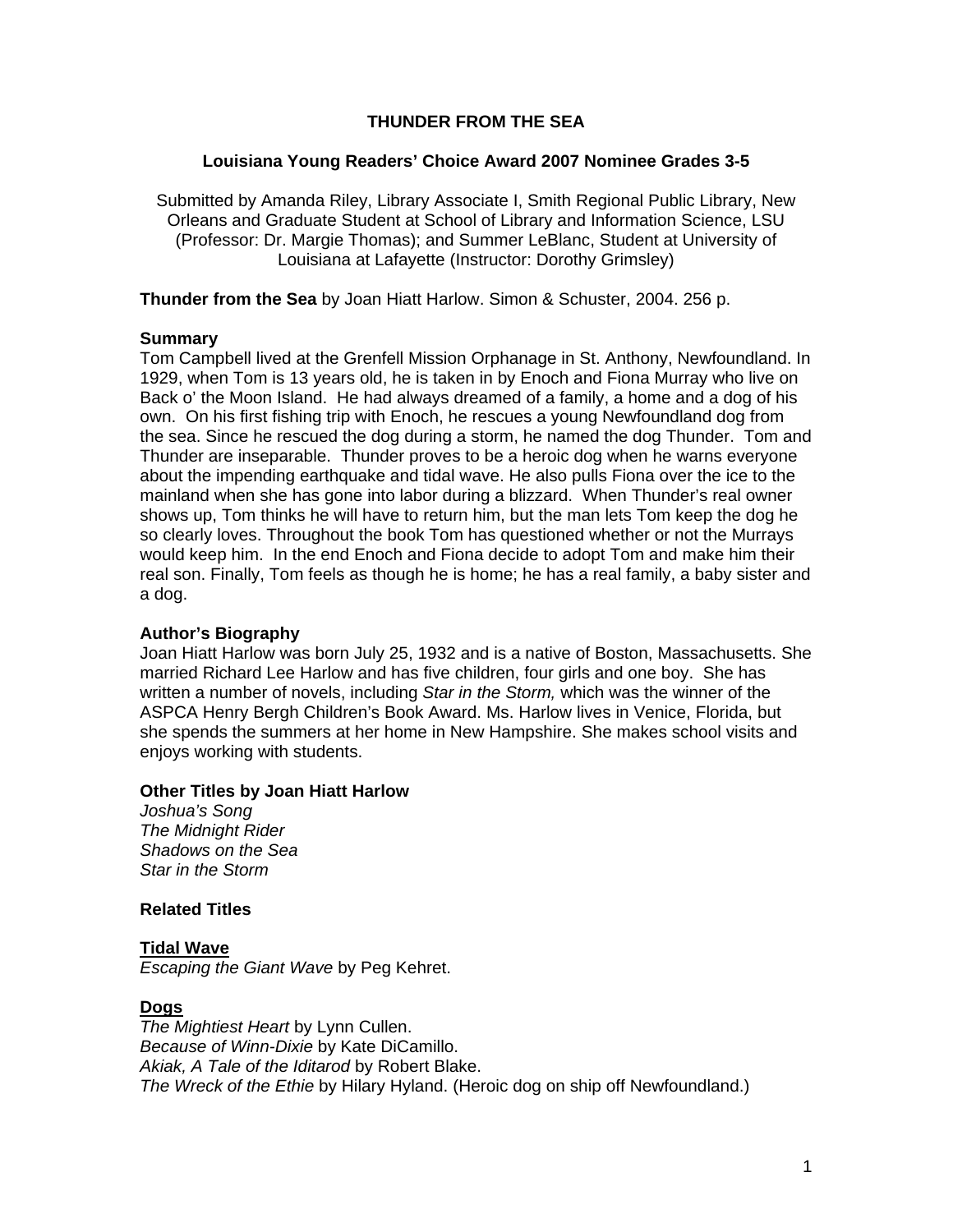# **Fishing**

*Duncan's Way* by Ian Wallace. *The Young Man and the Sea* by Rodman Philbrook. (LYRC 2007 Gr. 6-8 Ballot)

# **Orphans**

*Worth* by A. LaFaye. (LYRC 2007 Gr. 3-5 Ballot)

### **Classroom Connections**

### **Scholastic Lesson Plans**

• Use ideas from the Scholastic website to introduce the book. Review using questions from the same website. [http://teacher.scholastic.com/lessonplans/bookfairs/currconnection/thunder\\_sea.](http://teacher.scholastic.com/lessonplans/bookfairs/currconnection/thunder_sea.htm) [htm](http://teacher.scholastic.com/lessonplans/bookfairs/currconnection/thunder_sea.htm)

### **Language Arts**

- After students have read *Thunder from the Sea,* read aloud the book *Star in the Storm*. Use a Venn diagram to compare and contrast the two stories.
- The people who live on Back o' the Moon use words and phrases we may not be familiar with. Use the activity sheet from the Scholastic website and have them replace the strange words or phrases with more familiar ones.

### **Geography**

• Have the students locate Newfoundland on a world map or a globe. Have them research information about Newfoundland.

# **Biography**

• Have the students find information about Sir Wilfred Grenfell who was a very important man in this region.

### **History**

• Have the students research life on Newfoundland in the early 1900s. Discuss what Tom's daily life must have been like. Compare it to life today.

### **Art and Enrichment**

• Look up information about mummers' plays, which are described in the story. Students can make mummer masks and develop a skit.

### **Science**

- Thunder is a Newfoundland dog. Have the students research this breed of dog.
- Have the students study other working dogs, water dogs or heroic pets.
- Have the students study earthquakes, tidal waves and tsunamis.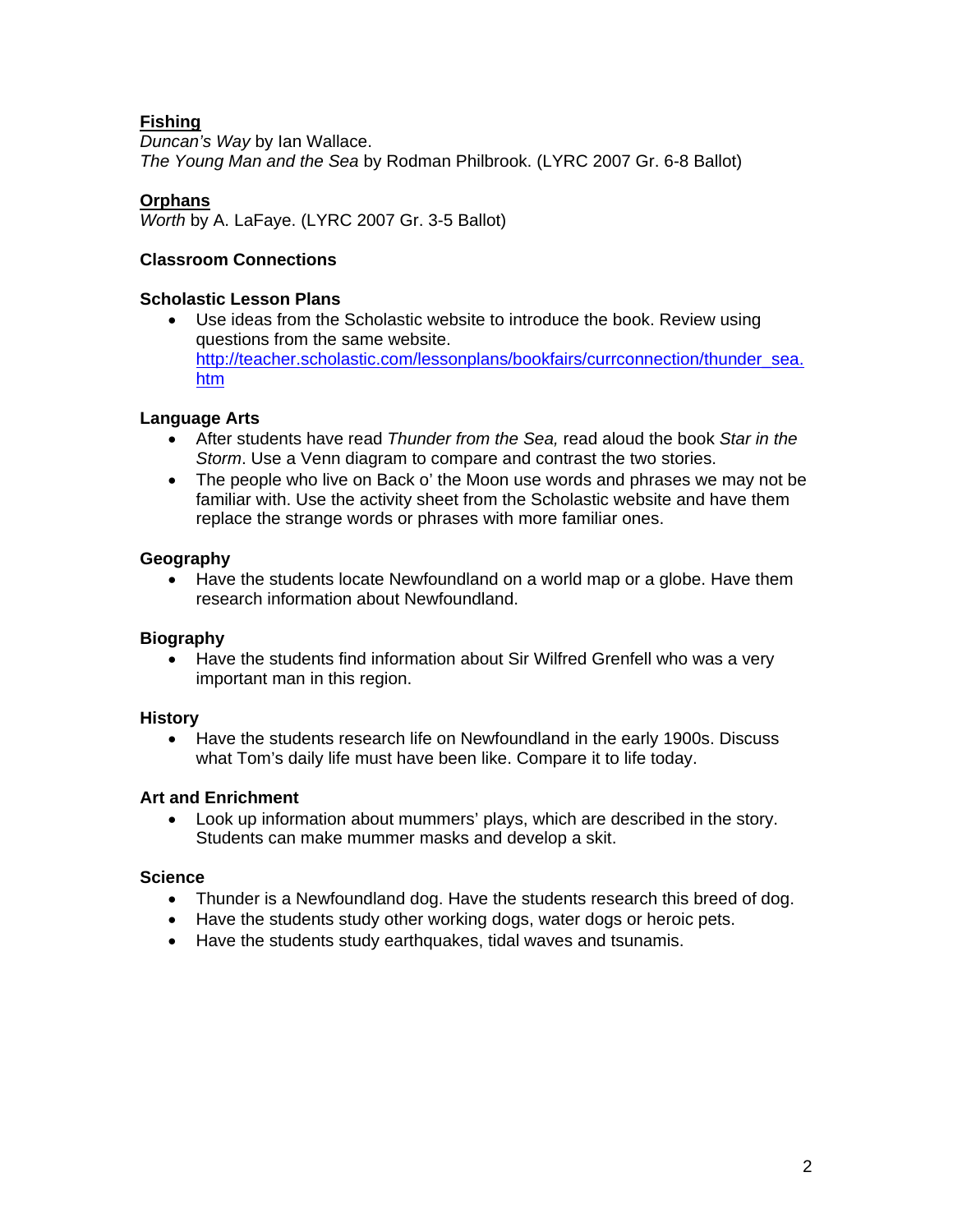#### **Web Links**

#### **Book and Author**

#### **Joan Hiatt Harlow**

### <http://www.joanhiattharlow.com/>

This website discusses other books written by this author and special events or public events she has attended. There is even an email link that allows the user to email Mrs. Harlow. The website has pictures of Mrs. Harlow at book signings, and Mrs. Harlow has contributed some personal information on the website.

#### **Little Red Schoolhouse: Thunder From the Sea**

<http://suzyred.com/2005thunder.html> Includes a summary of the book, links to Newfoundland dogs, tsunamis and maps of Newfoundland.

#### **Scholastic Lesson Plan: Thunder From the Sea**

[http://teacher.scholastic.com/lessonplans/bookfairs/currconnection/thunder\\_sea.htm](http://teacher.scholastic.com/lessonplans/bookfairs/currconnection/thunder_sea.htm) Excellent resource to use with *Thunder from the Sea.* Includes a summary of the book, questions to introduce the book and discussion questions to review the text. It also includes an activity sheet that is based on the book.

### **Weather / Tsunamis**

#### **Illinois Weather: The Web's Best Kid's Weather Links**

[http://illiniweather.com/pages/kids\\_weather\\_links.htm](http://illiniweather.com/pages/kids_weather_links.htm) Links to information about weather.

### **PBS:Savage Earth: Tsunami**

<http://www.pbs.org/wnet/savageearth/tsunami/> <http://www.pbs.org/wnet/savageearth/animations/tsunami/index.html> The site has an animation showing a tsunami attack.

#### **ThinkQuest: Killer Waves**

<http://library.thinkquest.org/04oct/01797/> This has a good overview of tidal waves and tsunamis.

#### **Weatherwiz**

[www.weatherwizkids.com](http://www.weatherwizkids.com/) <http://www.weatherwizkids.com/earthquake1.htm> This site has excellent diagrams and explanations of tsunamis.

#### **History of Newfoundland and Newfoundland Fishing**

### **Civilization, Canada: Lifelines: The Material World of the Newfoundland Fishing Families**

<http://www.civilization.ca/hist/lifelines/lipoa01e.html>

This site gives a detailed description and photographs of a fishing family's household items and other possessions in the early 1900s. It gives real insight into their lives.